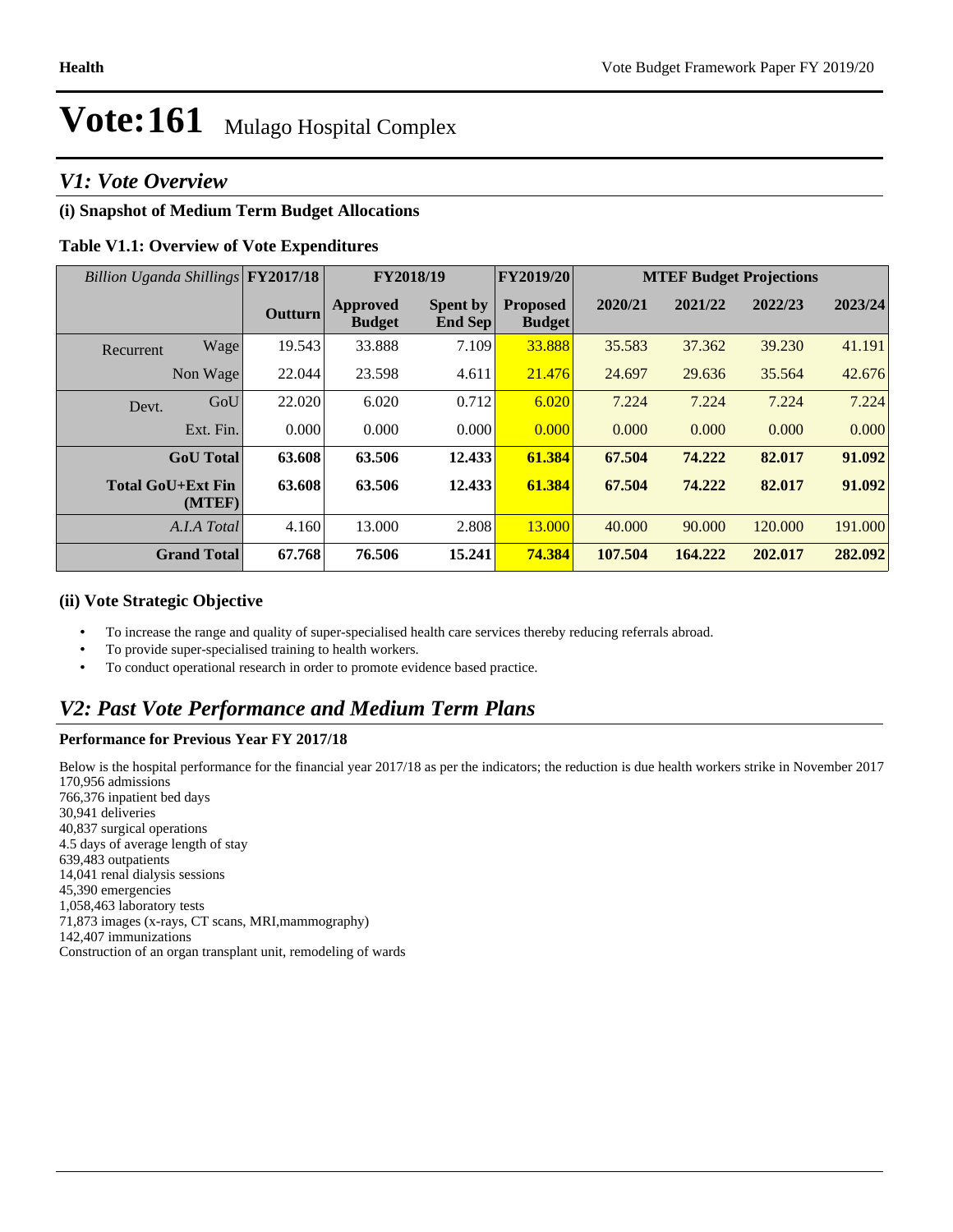#### **Performance as of BFP FY 2018/19 (Performance as of BFP)**

The performance of quarter one (as at BFP) FY 2018/19 is as follows; 64,375 admissions 10,249 surgical operations 7,892 deliveries 321,875 inpatient bed days 5 days of average length of stay 134,455 specialized outpatients 3,735 renal dialysis sessions 27,696 immunizations 6,175 emergencies 598,284 laboratory investigations 11,789 images

### **FY 2019/20 Planned Outputs**

In the financial year 2019/20, the hospital will continue with the provision of specialized services as projected below;

250,000 admissions 1,250,000 inpatient days 45,000 surgical operations 42,788 emergencies 5 days of ALOS 760,000 outpatients 90,000 immunizations 80,000 antenatal visits 18,000 dialysis sessions 65,000 images 2,000,000 laboratory investigations

# **Medium Term Plans**

Mulago hospital is committed to the following plans;

- 1. Promote staff retention through motivation schemes like accommodation, allowances, medical expenses etc
- 2. outsourcing some clinical and support services (Pharmacy, laboratory, laundry , security etc)
- 3. Procure equipment and furniture
- 4. Establish Mulago specialized hospital as a corporate body
- 5. Remodel and rehabilitate upper Mulago and make it functional
- 6. Raise more revenue
- 7. Establish Mulago specialized women and neonatal hospital

# **Efficiency of Vote Budget Allocations**

The 2019/20 budget is dedicated to medical services to ensure implementation and provision of specialized health care services to Ugandans through;

- 1. Increase staff productivity through performance monitoring,
- 2. Utility saving mechanisms for Plumbing and electricals like separation of meters, solar water heaters,
- 3. Resource utilisation through improved security mechanisms like CCTV cameras,
- 4. Introduction of hospital management system for efficiency in utilization of medical supplies and reduce wastage.

# **Vote Investment Plans**

- 1. There is a need to complete the rehabilitation and remodeling works at lower Mulago
- 2. Improvement of infrastructure at upper Mulago
- 3. Procurement of medical machinery and equipment to functionalize upper Mulago( Mulago national referral hospital)

### **Major Expenditure Allocations in the Vote for FY 2019/20**

The biggest portion of the budget is meant for salaries to staff; Pension and gratuity (39.088 bn), Utilities (6.772 bn),

Maintenance of equipment and infrastructure (2.796 bn)

And finally capital development (6.02 bn) in terms of remodeling works and acquisition of specialized medical equipment for Upper Mulago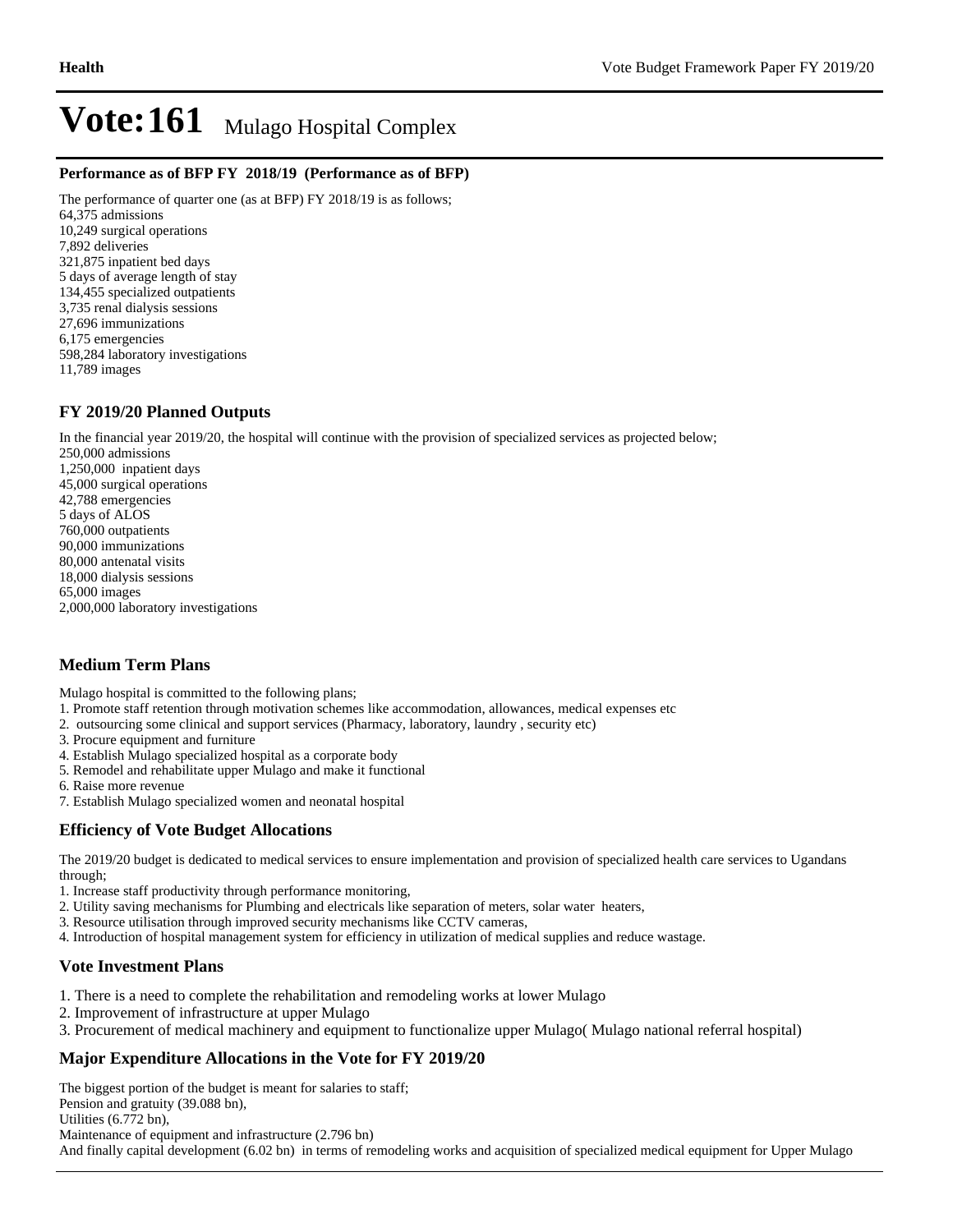# **V3: PROGRAMME OUTCOMES, OUTCOME INDICATORS AND PROPOSED BUDGET ALLOCATION**

#### **Table V3.1: Programme Outcome and Outcome Indicators**

| <b>Vote Controller:</b>                                                                                                                                                                                 |                                                                                                   |    |  |  |                          |    |     |  |
|---------------------------------------------------------------------------------------------------------------------------------------------------------------------------------------------------------|---------------------------------------------------------------------------------------------------|----|--|--|--------------------------|----|-----|--|
| <b>Programme:</b>                                                                                                                                                                                       | <b>54 National Referral Hospital Services</b>                                                     |    |  |  |                          |    |     |  |
| <b>Programme Objective:</b>                                                                                                                                                                             | To provide Super-specialized healthcare Services, training of health workers and conduct research |    |  |  |                          |    |     |  |
| <b>Responsible Officer:</b>                                                                                                                                                                             | Dr. B.B Byarugaba                                                                                 |    |  |  |                          |    |     |  |
| <b>Programme Outcome:</b>                                                                                                                                                                               | <b>Quality and accessible National Referral Hospital Services</b>                                 |    |  |  |                          |    |     |  |
| Sector Outcomes contributed to by the Programme Outcome                                                                                                                                                 |                                                                                                   |    |  |  |                          |    |     |  |
| 1. Enhanced competitiveness in the health sector                                                                                                                                                        |                                                                                                   |    |  |  |                          |    |     |  |
|                                                                                                                                                                                                         | <b>Performance Targets</b>                                                                        |    |  |  |                          |    |     |  |
| 2017/18<br>2020/21<br>2018/19<br>2019/20<br><b>Baseline</b><br><b>Programme Performance Indicators (Output)</b><br><b>Base year</b><br><b>Actual</b><br><b>Target</b><br><b>Target</b><br><b>Target</b> |                                                                                                   |    |  |  | 2021/22<br><b>Target</b> |    |     |  |
| • % increase of super-specialised cases<br>managed.                                                                                                                                                     |                                                                                                   | 5% |  |  | $5\%$                    | 8% | 10% |  |

## **Table V3.2: Past Expenditure Outturns and Medium Term Projections by Programme**

| Billion Uganda shillings                | 2017/18 | 2018/19                                   |        | 2019-20                          | <b>MTEF Budget Projections</b> |         |         |         |
|-----------------------------------------|---------|-------------------------------------------|--------|----------------------------------|--------------------------------|---------|---------|---------|
|                                         | Outturn | <b>Approved Spent By</b><br><b>Budget</b> | End O1 | <b>Proposed</b><br><b>Budget</b> | 2020-21                        | 2021-22 | 2022-23 | 2023-24 |
| <b>Vote:161 Mulago Hospital Complex</b> |         |                                           |        |                                  |                                |         |         |         |
| 54 National Referral Hospital Services  | 65.389  | 63.506                                    | 14.411 | 61.384                           | 67.504                         | 74.222  | 82.017  | 91.092  |
| Total for the Vote                      | 65.389  | 63.506                                    | 14.411 | 61.384                           | 67.504                         | 74.222  | 82.017  | 91.092  |

### **V4: SUBPROGRAMME PAST EXPENDITURE OUTTURNS AND PROPOSED BUDGET ALLOCATIONS**

### **Table V4.1: Past Expenditure Outturns and Medium Term Projections by SubProgramme**

| Billion Uganda shillings                                 | 2017/18        | FY 2018/19            |                      | 2019-20<br><b>Medium Term Projections</b> |         |         |         |             |
|----------------------------------------------------------|----------------|-----------------------|----------------------|-------------------------------------------|---------|---------|---------|-------------|
|                                                          | Outturn Budget | <b>Approved</b> Spent | By<br><b>End Sep</b> | <b>Proposed</b><br><b>Budget</b>          | 2020-21 | 2021-22 | 2022-23 | $2023 - 24$ |
| <b>Programme: 54 National Referral Hospital Services</b> |                |                       |                      |                                           |         |         |         |             |
| 01 Management                                            | 18.023         | 17.930                | 5.877                | 17.930                                    | 18.774  | 22.137  | 26.154  | 30.954      |
| 02 Medical Services                                      | 25.243         | 39.415                | 7.809                | 37.293                                    | 41.359  | 44.691  | 48.442  | 52.684      |
| 0392 Mulago Hospital Complex                             | 22.020         | 6.020                 | 0.712                | 6.020                                     | 7.224   | 7.224   | 7.224   | 7.224       |
| 04 Internal Audit Department                             | 0.132          | 0.140                 | 0.012                | 0.140                                     | 0.147   | 0.170   | 0.197   | 0.230       |
| <b>Total For the Programme: 54</b>                       | 65.419         | 63.506                | 14.411               | 61.384                                    | 67.504  | 74.222  | 82.017  | 91.092      |
| <b>Total for the Vote:161</b>                            | 65.419         | 63.506                | 14.411               | 61.384                                    | 67.504  | 74.222  | 82.017  | 91.092      |

## **Table V4.2: Key Changes in Vote Resource Allocation**

| Major changes in resource allocation over and above the | Justification for proposed Changes in Expenditure and |
|---------------------------------------------------------|-------------------------------------------------------|
| previous financial year                                 | <b>Outputs</b>                                        |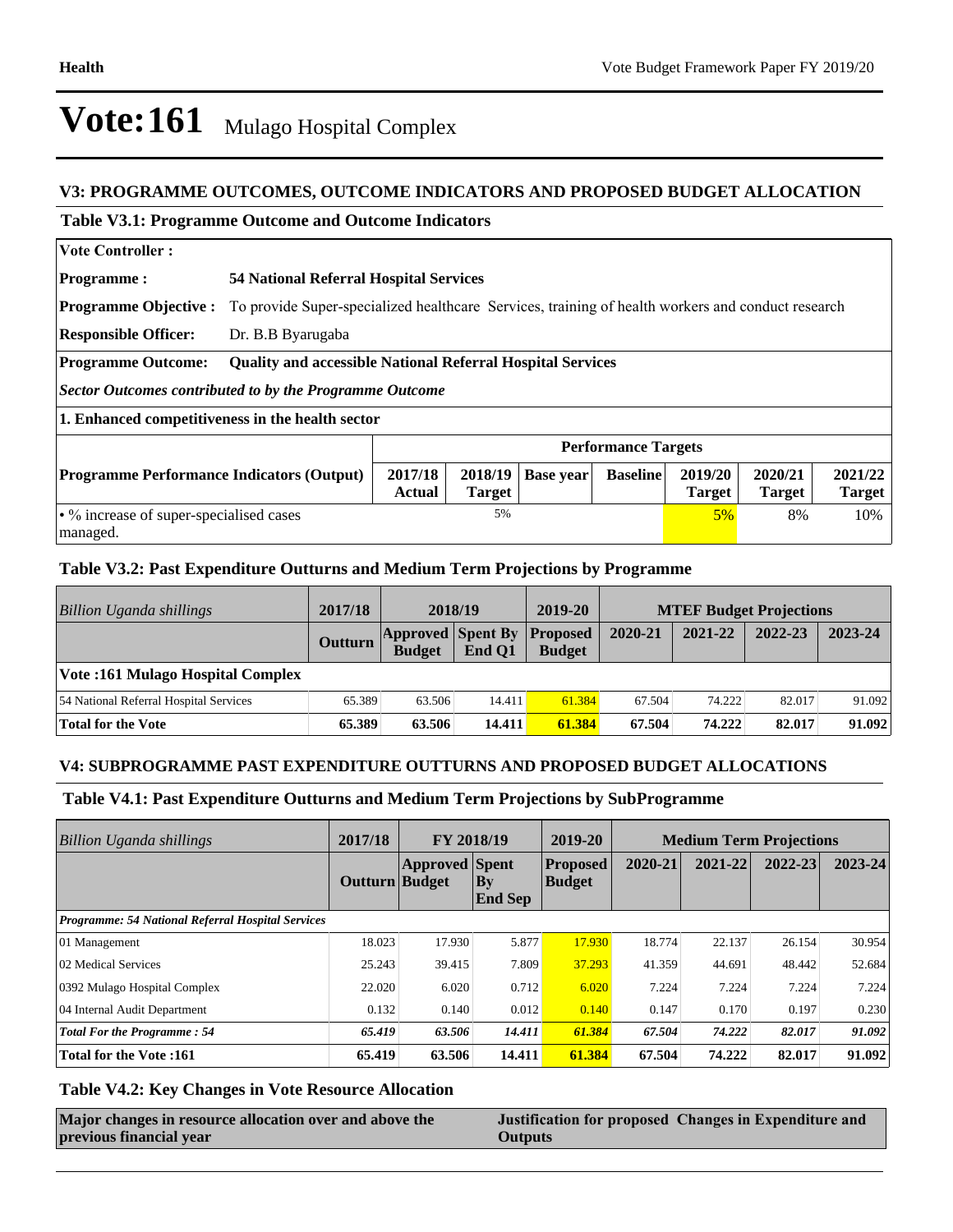| <b>Vote :161 Mulago Hospital Complex</b>                                                |         |                                                                                                                                                                                               |  |  |  |
|-----------------------------------------------------------------------------------------|---------|-----------------------------------------------------------------------------------------------------------------------------------------------------------------------------------------------|--|--|--|
| Programme: 54 Mulago Hospital Complex                                                   |         |                                                                                                                                                                                               |  |  |  |
| <b>Output: 05 Hospital Management and Support Services - National Referral Hospital</b> |         |                                                                                                                                                                                               |  |  |  |
| Change in Allocation (UShs Bn):                                                         | 0.306   | These funds are for planning, monitoring and evaluation<br>activities and were formally allocated under output 07                                                                             |  |  |  |
| <b>Output: 07 Planning and Development</b>                                              |         |                                                                                                                                                                                               |  |  |  |
| Change in Allocation (UShs Bn):                                                         | (0.208) | The output(planning and development) no longer appears on<br>drop down list int the system. Funds for this output have been<br>reallocated to hospital management and support services.       |  |  |  |
| Output: 75 Purchase of Motor Vehicles and Other Transport Equipment                     |         |                                                                                                                                                                                               |  |  |  |
| Change in Allocation (UShs Bn):                                                         | (0.900) | No funds have been allocated for transport equipment since<br>the procurement of vehicles for senior consultants is on going<br>in this financial year                                        |  |  |  |
| Output: 77 Purchase of Specialised Machinery & Equipment                                |         |                                                                                                                                                                                               |  |  |  |
| Change in Allocation (UShs Bn):                                                         | 2.580   | Procurement of specialized medical equipment and<br>machinery is vital because of the strong need to improve<br>services at upper Mulago                                                      |  |  |  |
| Output: 78 Purchase of Office and Residential Furniture and Fittings                    |         |                                                                                                                                                                                               |  |  |  |
| Change in Allocation (UShs Bn):                                                         | (0.500) | There is an urgent need to rehabilitate upper Mulago and<br>therefore funds have been allocated to output 84 to improve<br>infrastructure, medical equipment and furniture at upper<br>Mulago |  |  |  |
| Output: 82 Staff houses construction and rehabilitation                                 |         |                                                                                                                                                                                               |  |  |  |
| Change in Allocation (UShs Bn):                                                         | (1.700) | Zero funds allocated for this output for financial year<br>2019/20                                                                                                                            |  |  |  |
| Output: 84 OPD and other ward construction and rehabilitation                           |         |                                                                                                                                                                                               |  |  |  |
| Change in Allocation (UShs Bn):                                                         | 0.520   | There is a need to rehabilitate the infrastructure at upper<br>Mulago to enable it serve a national referral purpose                                                                          |  |  |  |

# **Table V4.3: Major Capital Investment (Capital Purchases outputs over 0.5Billion)**

|                                                                     | FY 2019/20 |                                                    |                                            |
|---------------------------------------------------------------------|------------|----------------------------------------------------|--------------------------------------------|
| <b>Appr. Budget and Planned Outputs</b>                             |            | <b>Expenditures and Achievements</b><br>by end Sep | <b>Proposed Budget and Planned Outputs</b> |
| Vote 161 Mulago Hospital Complex                                    |            |                                                    |                                            |
| Programme: 54 National Referral Hospital Services                   |            |                                                    |                                            |
| Project: 0392 Mulago Hospital Complex                               |            |                                                    |                                            |
| Output: 75 Purchase of Motor Vehicles and Other Transport Equipment |            |                                                    |                                            |
| 6 Motor vehicles for senior consultants procured                    |            |                                                    |                                            |
| <b>Total Output Cost(Ushs</b><br>Thousand):                         | 0.900      | 0.000                                              | 0.000                                      |
| Gou Dev't:                                                          | 0.900      | 0.000                                              | 0.000                                      |
| Ext Fin:                                                            | 0.000      | 0.000                                              | 0.000                                      |
| $A.I.A$ :                                                           | 0.000      | 0.000                                              | 0.000                                      |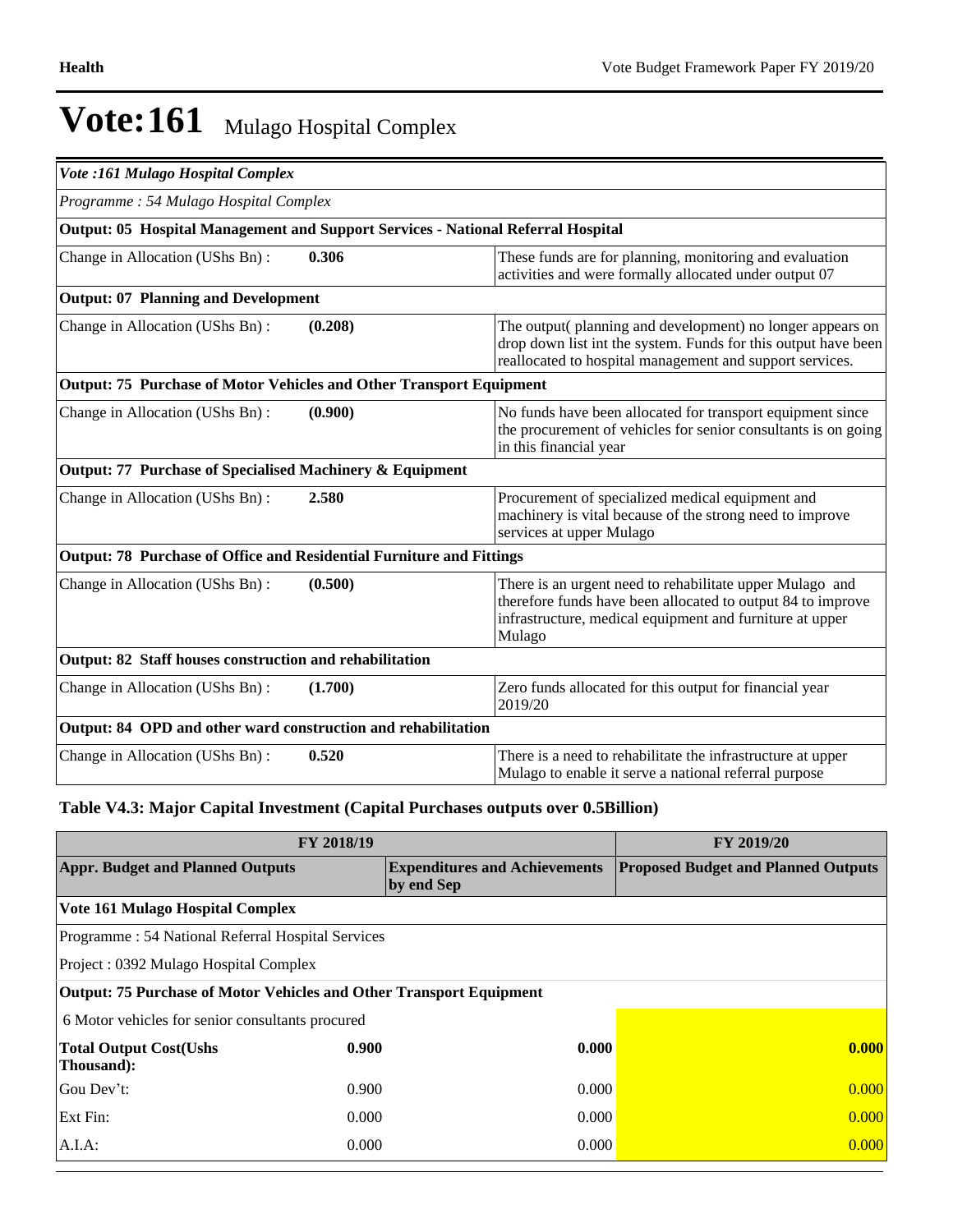| Output: 77 Purchase of Specialised Machinery & Equipment                                                                                                                                           |       |                                                               |                                                                                                                           |
|----------------------------------------------------------------------------------------------------------------------------------------------------------------------------------------------------|-------|---------------------------------------------------------------|---------------------------------------------------------------------------------------------------------------------------|
| Specialized medical equipment procured (Neuro-<br>surgical electro physiological monitoring, Green-<br>berg brain system, ENT Bronchoscopy, telescope,<br>etc) to bridge the gap under ADB project |       |                                                               | Medical and furniture equipment<br>purchased; this includes Laboratory<br>equipment, surgical equipment, ENT<br>equipment |
| <b>Total Output Cost(Ushs</b><br>Thousand):                                                                                                                                                        | 1.420 | 0.159                                                         | 4.000                                                                                                                     |
| Gou Dev't:                                                                                                                                                                                         | 1.420 | 0.159                                                         | 4.000                                                                                                                     |
| Ext Fin:                                                                                                                                                                                           | 0.000 | 0.000                                                         | 0.000                                                                                                                     |
| $A.I.A$ :                                                                                                                                                                                          | 0.000 | 0.000                                                         | 0.000                                                                                                                     |
| Output: 82 Staff houses construction and rehabilitation                                                                                                                                            |       |                                                               |                                                                                                                           |
| Cover outstanding obligations on the 100<br>completed staff houses and to start on the first<br>phase of the 100 additional staff houses                                                           |       | Procurement was done and civil<br>works to start next quarter |                                                                                                                           |
| <b>Total Output Cost(Ushs</b><br>Thousand):                                                                                                                                                        | 1.700 | 0.178                                                         | 0.000                                                                                                                     |
| Gou Dev't:                                                                                                                                                                                         | 1.700 | 0.178                                                         | 0.000                                                                                                                     |
| Ext Fin:                                                                                                                                                                                           | 0.000 | 0.000                                                         | 0.000                                                                                                                     |
| $A.I.A$ :                                                                                                                                                                                          | 0.000 | 0.000                                                         | 0.000                                                                                                                     |
| Output: 84 OPD and other ward construction and rehabilitation                                                                                                                                      |       |                                                               |                                                                                                                           |
| Remodeling and rehabilitation of upper mulago to<br>create facilities for national referral hospital (OPD<br>clinics, theaters, wards, support infrastructure-<br>water reticulation)              |       |                                                               | Remodeled and rehabilitated upper<br>mulago                                                                               |
| <b>Total Output Cost(Ushs</b><br>Thousand):                                                                                                                                                        | 1.500 | 0.250                                                         | 2.020                                                                                                                     |
| Gou Dev't:                                                                                                                                                                                         | 1.500 | 0.250                                                         | 2.020                                                                                                                     |
| Ext Fin:                                                                                                                                                                                           | 0.000 | 0.000                                                         | 0.000                                                                                                                     |
| $A.I.A$ :                                                                                                                                                                                          | 0.000 | 0.000                                                         | 0.000                                                                                                                     |

# *V5: VOTE CHALLENGES FOR 2019/20 AND ADDITIONAL FUNDING REQUESTS*

# **Vote Challenges for FY 2019/20**

1. Poor infrastructure at upper Mulago

2. Inadequate budget for wage, maintenance, medicines and sundries and utilities

3. Incomplete Lower Mulago

# **Table V5.1: Additional Funding Requests**

| Additional requirements for funding and outputs in 2019/20 | Justification of requirement for additional outputs and<br>funding |
|------------------------------------------------------------|--------------------------------------------------------------------|
| <b>Vote: 161 Mulago Hospital Complex</b>                   |                                                                    |
| <b>Programme: 54 National Referral Hospital Services</b>   |                                                                    |